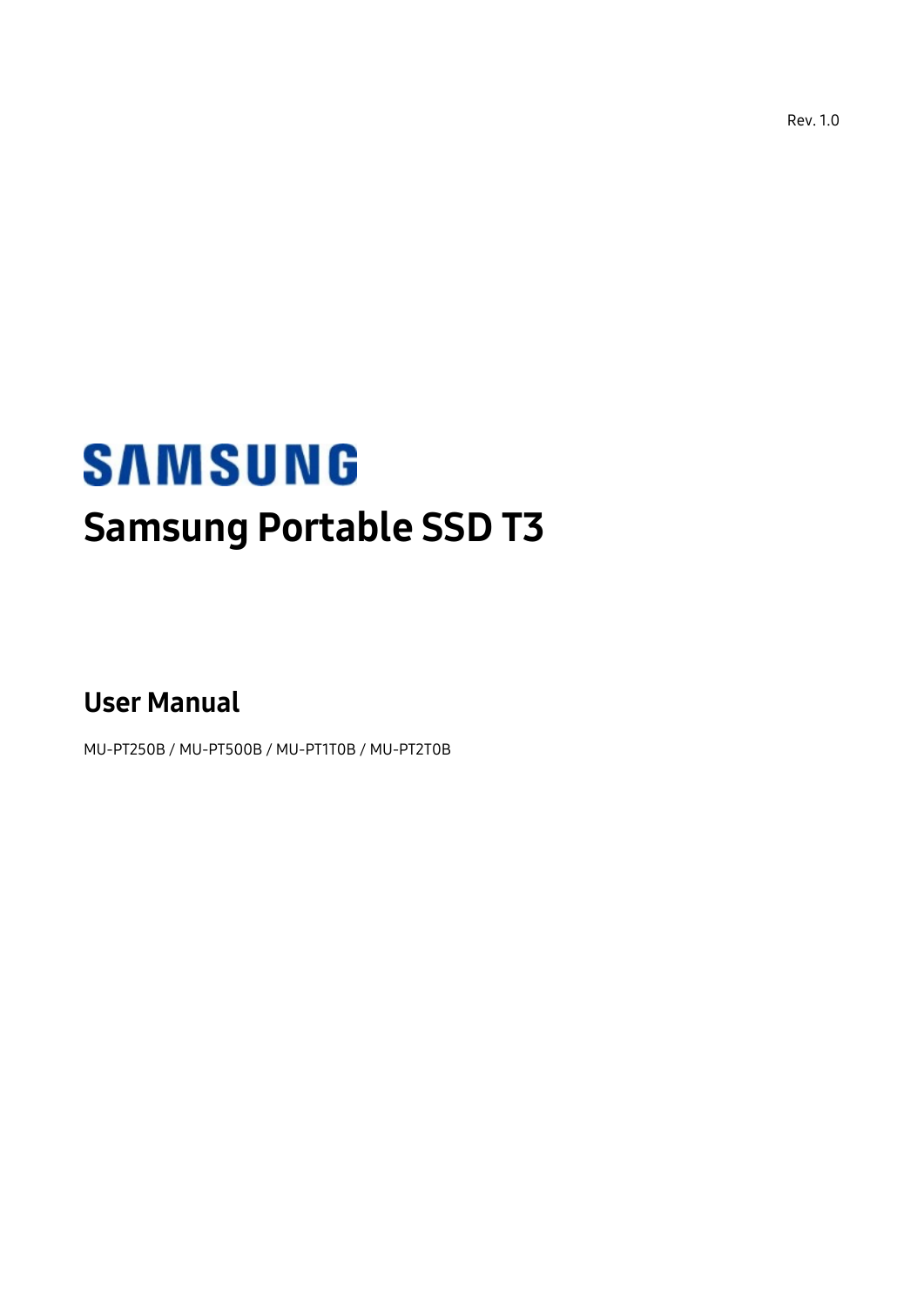## LEGALITIES

LEGAL DISCLAIMER

SAMSUNG ELECTRONICS RESERVES THE RIGHT TO CHANGE PRODUCTS, INFORMATION AND SPECIFICATIONS WITHOUT NOTICE.

Products and specifications discussed herein are for reference purposes only. All information discussed herein may change without notice and is provided on an "AS IS" basis, without warranties of any kind.

This document and all information discussed herein remain the sole and exclusive property of Samsung Electronics. No license of any patent, copyright, mask work, trademark or any other intellectual property right is granted by one party to the other party under this document, by implication, estoppels or otherwise.

Samsung products are not intended for use in life support, critical care, medical, safety equipment, or similar applications where product failure could result in loss of life or personal or physical harm, or any military or defense application, or any governmental procurement to which special terms or provisions may apply.

For updates or additional information about Samsung products, contact your nearest Samsung office. All brand names, trademarks and registered trademarks belong to their respective owners.

Copyright © 2016 Samsung Electronics Co., Ltd. All rights reserved.

\* The images shown in this User Manual may differ from the actual product, and the contents of this manual may be subject to changes without prior notice.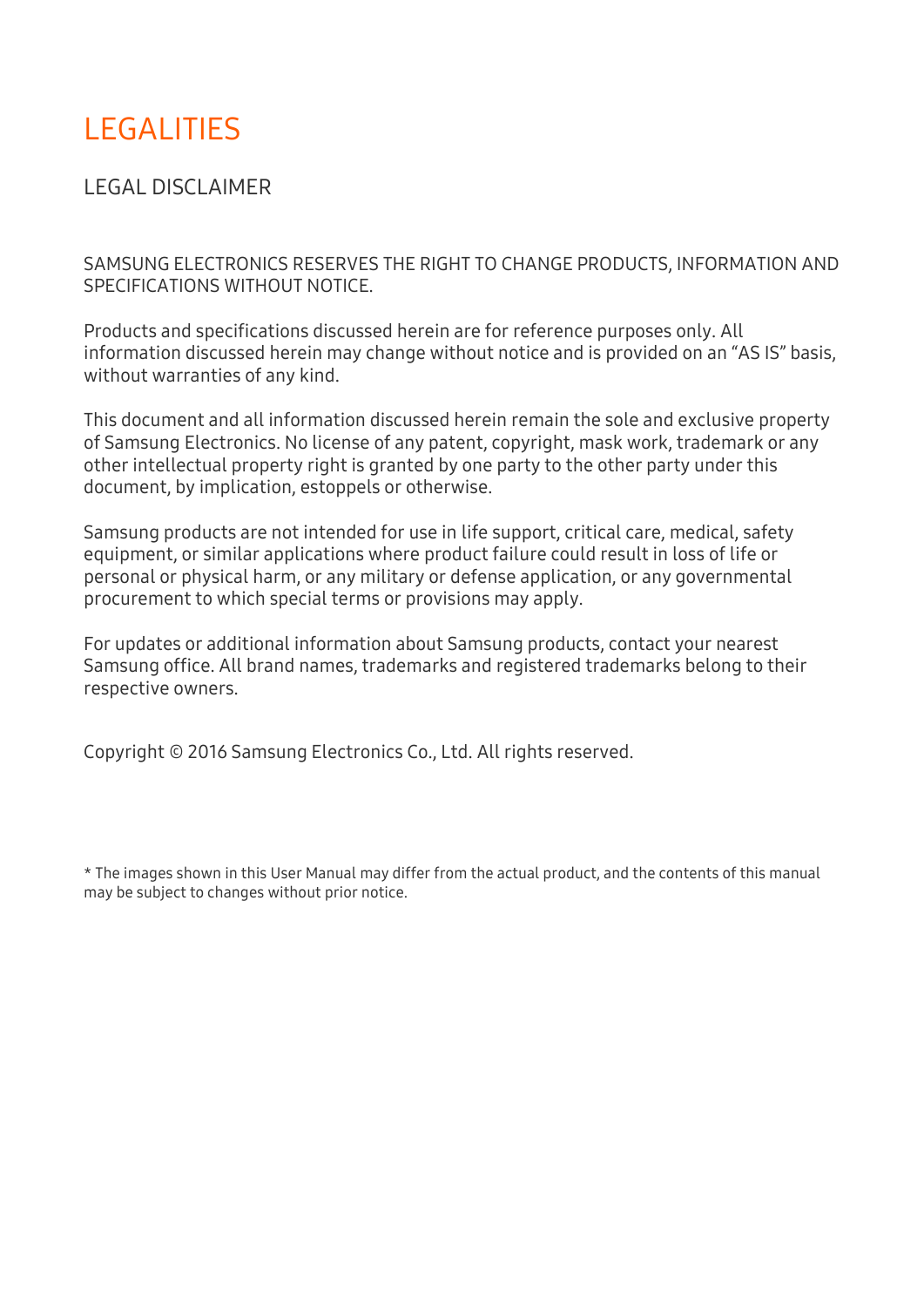# Samsung Portable SSD T3

# **Table of Contents**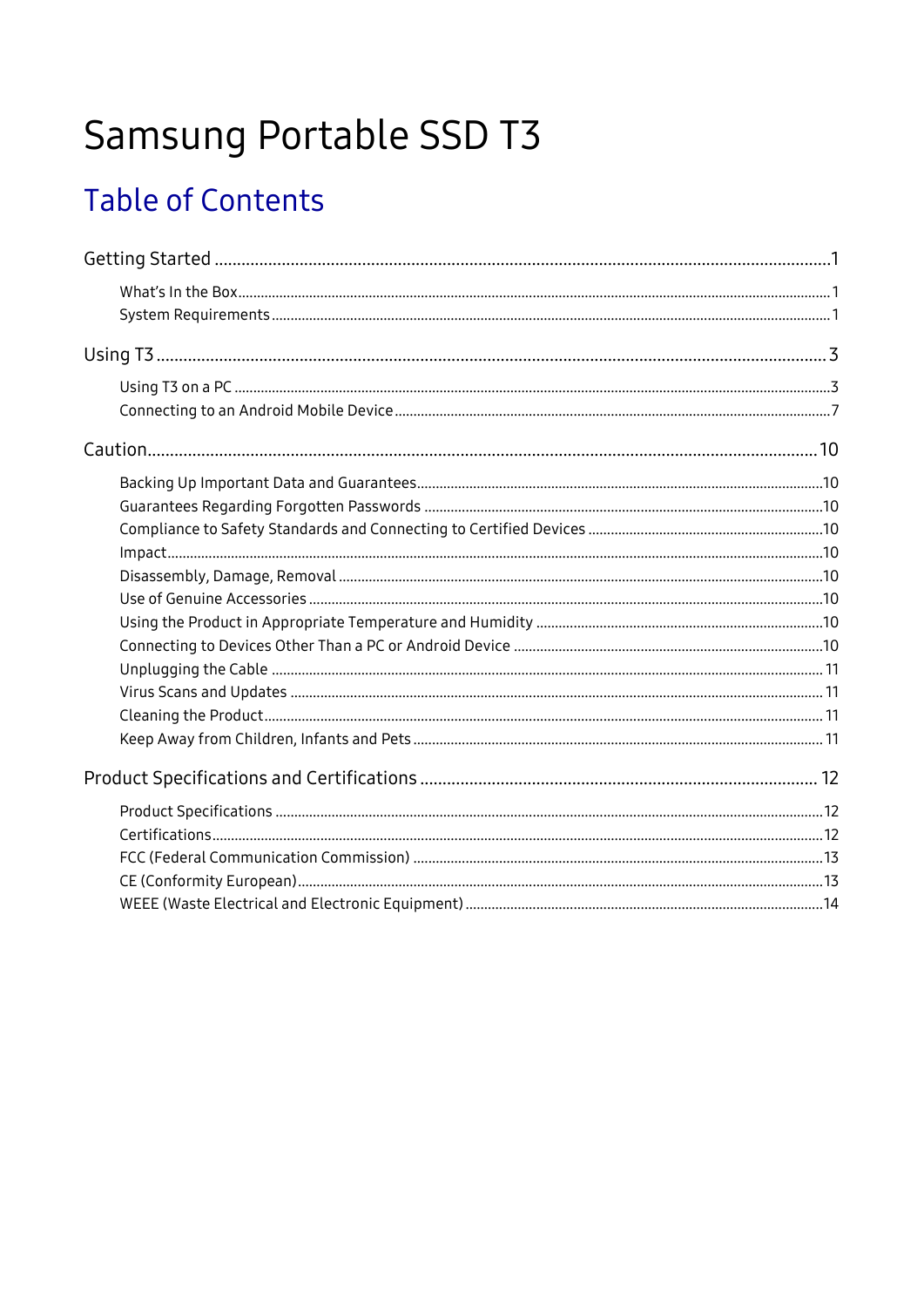## <span id="page-3-0"></span>Getting Started

Before using the Samsung Portable SSD T3 (referred to as "T3"), please read this User Manual thoroughly and use the product in a safe and appropriate manner.

### <span id="page-3-1"></span>What's In the Box



Samsung Portable SSD T3 USB 3.1 Type-C to Type-A Cable User Manual and Warranty

Certificate

### <span id="page-3-2"></span>System Requirements

1. USB 3.1 Gen 1 (5 Gbps) or USB 3.0 (5 Gbps) interface support

USB (Universal Serial Bus) is a serial input/output interface standard for connecting various devices. USB 3.1 Gen 1 (5 Gbps) and USB 3.0 (5 Gbps), collectively referred to as "USB 3", support transfer speed of up to 10 times the speed of USB 2.0 (480 Mbps). T3's data transfer speed is optimal with USB 3, and using lower versions such as USB 2.0 and 1.1 may result in lower performances due to interface limitations.

\* Performance may vary depending on each user's system even when using USB 3.0 connections. T3 may not perform well if UASP (USB Attached SCSI Protocol) is not supported. Please make sure that the system to which T3 is connected supports UASP.

#### 2. Recommended Operating Systems for Using Security Software

- Windows OS: Windows 7 or higher
- Mac OS: Mac OS X 10.7 or higher
- Android: Android KitKat (ver. 4.4) or higher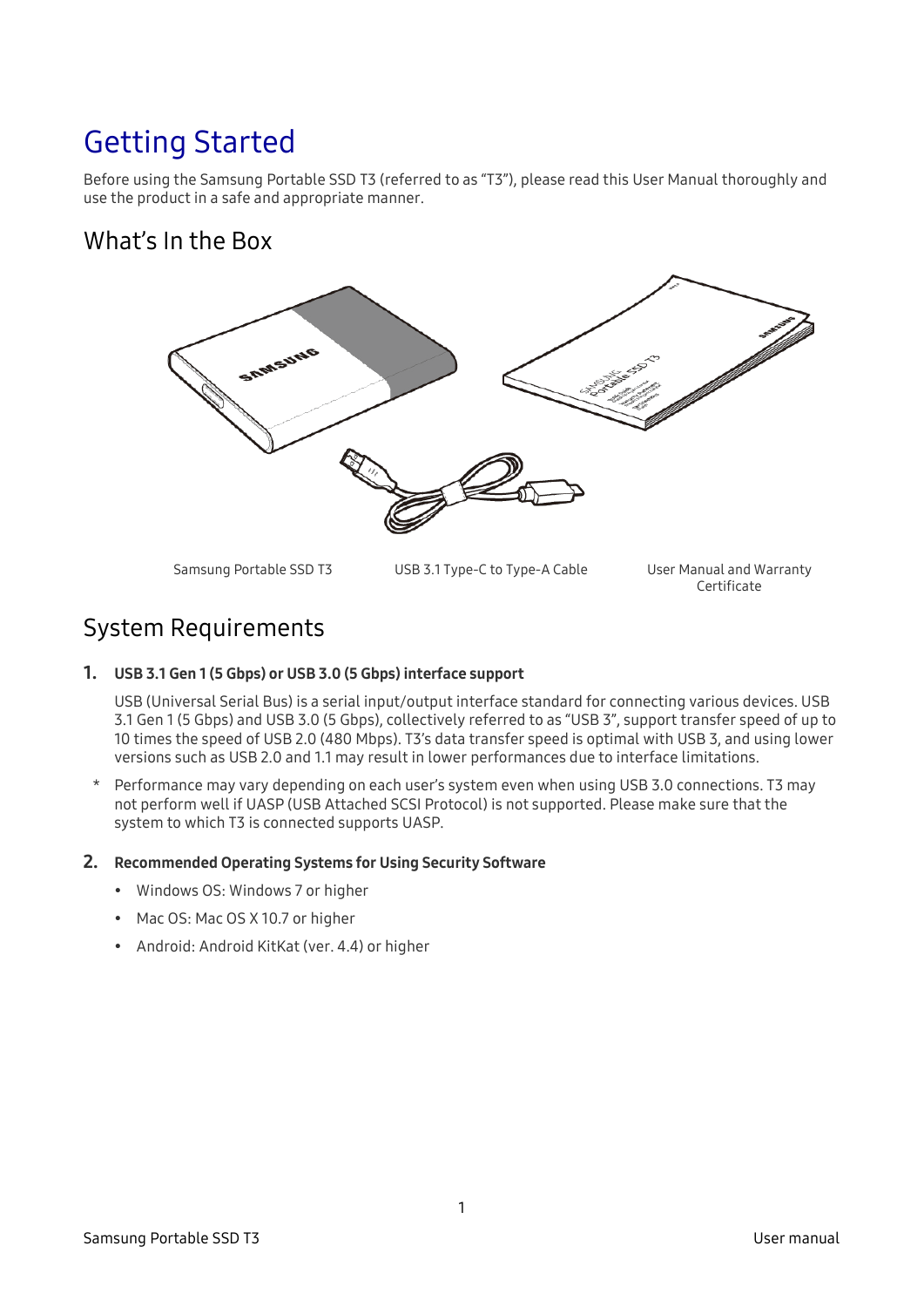#### 3. File Formats

T3 is formatted using exFAT file format, in order to support Windows OS, Mac OS, and the latest Android operating systems.

Data reading/writing for file formats may vary depending on the OS. If you use T3 on a single OS, it is recommended that you format the T3 using the appropriate file format for that OS.

(e.g.) Read/write restrictions for file formats by each operating system

| <b>File Formats</b> | <b>Windows OS</b>   | Mac OS              |
|---------------------|---------------------|---------------------|
| exFAT               | Both read and write | Both read and write |
| <b>NTFS</b>         | Both read and write | Read only           |
| <b>HFS</b>          | Not recognized      | Both read and write |

- \* When using exFAT across multiple operating systems, data writing may become locked and you may only be able to read data. If such problem occurs, you can restore write access by following the instructions below.
	- Mac OS: Connect T3 to your Mac again, and perform Eject.
	- Windows OS: In the notice window that appears when write access is disabled, click "Scan and fix" to perform Check Disk (CHKDSK). If you closed the window, you can perform Check Disk by selecting the drive → Right-click → Properties → Tools → click Check.

#### 4. Capacity of T3 Displayed on the System

When T3 is connected to a PC, the capacity displayed on the system may vary from the capacity marked on the product, depending on the drive's format, partitioning and computer system.

\* e.g.: Windows OS

Capacity marked on the product is calculated as below.

1 MB = 1,000,000 bytes / 1 GB=1,000,000,000 bytes / 1 TB=1,000,000,000,000 bytes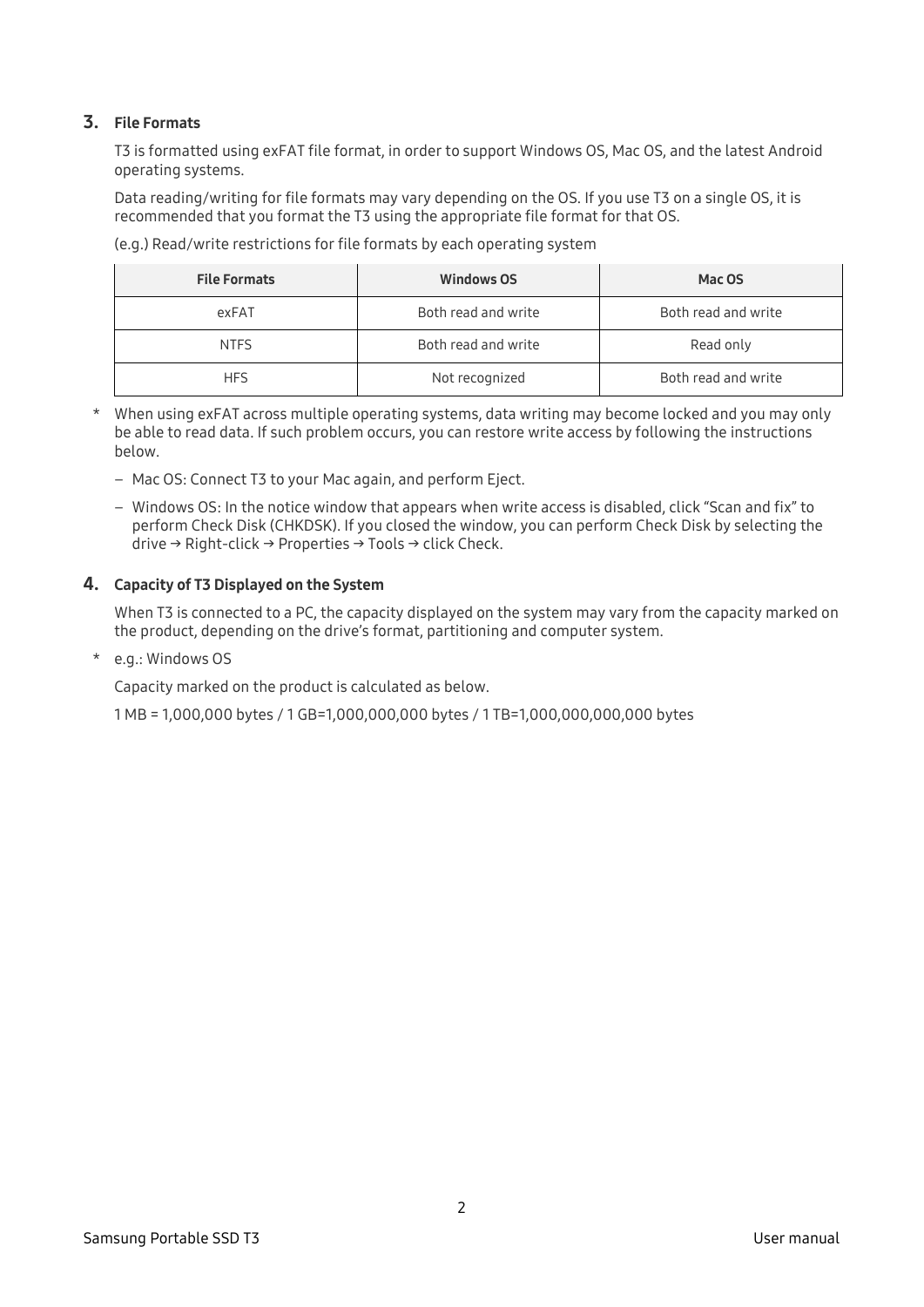# <span id="page-5-0"></span>Using T3

### <span id="page-5-1"></span>Using T3 on a PC

#### 1. Connecting to a PC

Connect T3 to a desktop PC or laptop using a USB port.

#### 2. Setting password, logging in and changing settings on a PC

#### A. Running the software

In the Explorer (Windows OS) or Desktop (Mac OS), select the T3 Security Enabler icon.

Windows OS 2008 2009 12:00 Mac OS



T3 Security Enabler for Windows.exe T3 Security Enabler for Mac.app



\* If you format the T3 after purchase, the software stored on the drive will be deleted. In such case, you can download the T3 Security Enabler software from Samsung website <http://www.samsung.com/samsungssd> to set a password.

#### B. Setting password

Set a password by following the instructions on each screen of the software. Once you agree to the terms and conditions of the software, you can set a password through the following steps. (Certain software components will be installed on the user's PC for executing the password functions and user convenience.)



For Mac OS, SAT drivers for executing security functions and kernel software for automatically displaying the log in window when T3 is connected to the PC are installed. If the driver is not installed, complete the installation by referring to SAT driver installation instructions. Once installed, disconnect and reconnect T3 to ensure that the installation was successful.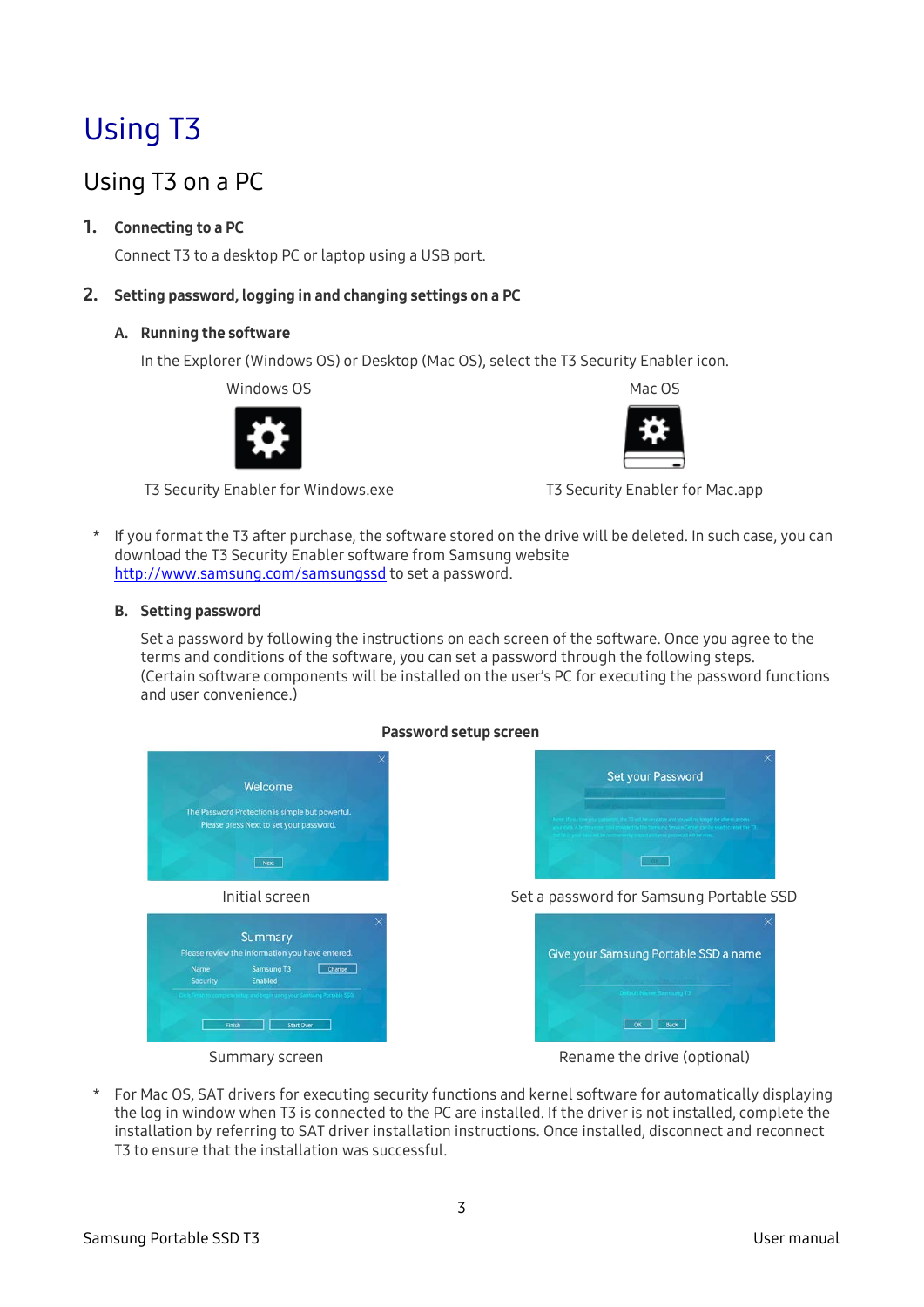The manufacturer and retailer are not liable for loss of user data caused by forgotten or stolen passwords. If you forget your password, the T3 can be restored to factory settings via an online service by the Samsung Service Center. However, all user data will be lost in the process. If you enabled password protection, please exercise caution not to forget or misplace your password.

#### C. Log in

If you've enabled password protection, a log in page appears when you connect the T3 to a PC. You must enter your password and press the Log in button to access the data.



- \* Depending on the user environment, the log in window may not be displayed automatically. In such case, double-click the T3 software icon in Explorer on Windows or the Desktop on a Mac OS.
- \* Password protection is only supported in certain versions of each OS or higher. Please check the system requirements before enabling password protection.
- \* If password protection is enabled, only the security partition of the T3 will be displayed initially. In Windows 7, this space is approximately only 120 - 128 MB. Once you enter your password and log in successfully, the full capacity of T3 will be displayed in your system.

#### D. Changing Settings

• Running software for changing settings on Windows OS

You can change settings of the T3 by clicking the T3 tray icon ( $\Box$ ) on the PC in which the T3 Security Software is installed. When using a PC without the security software, you can download "T3 Security Enabler.exe" from the Samsung website [\(http://www.samsung.com/samsungssd\)](http://www.samsung.com/samsungssd) and install it to change the settings.

Running software for changing settings on Mac OS

You can change settings of the T3 by clicking the T3 icon ( $\ddot{\bullet}$ ) in the desktop of the PC in which T3 Security Software is installed. When using a PC without the security software, you can download "T3 Security Enabler.app" from the Samsung website [\(http://www.samsung.com/samsungssd\)](http://www.samsung.com/samsungssd) and install it to change the settings.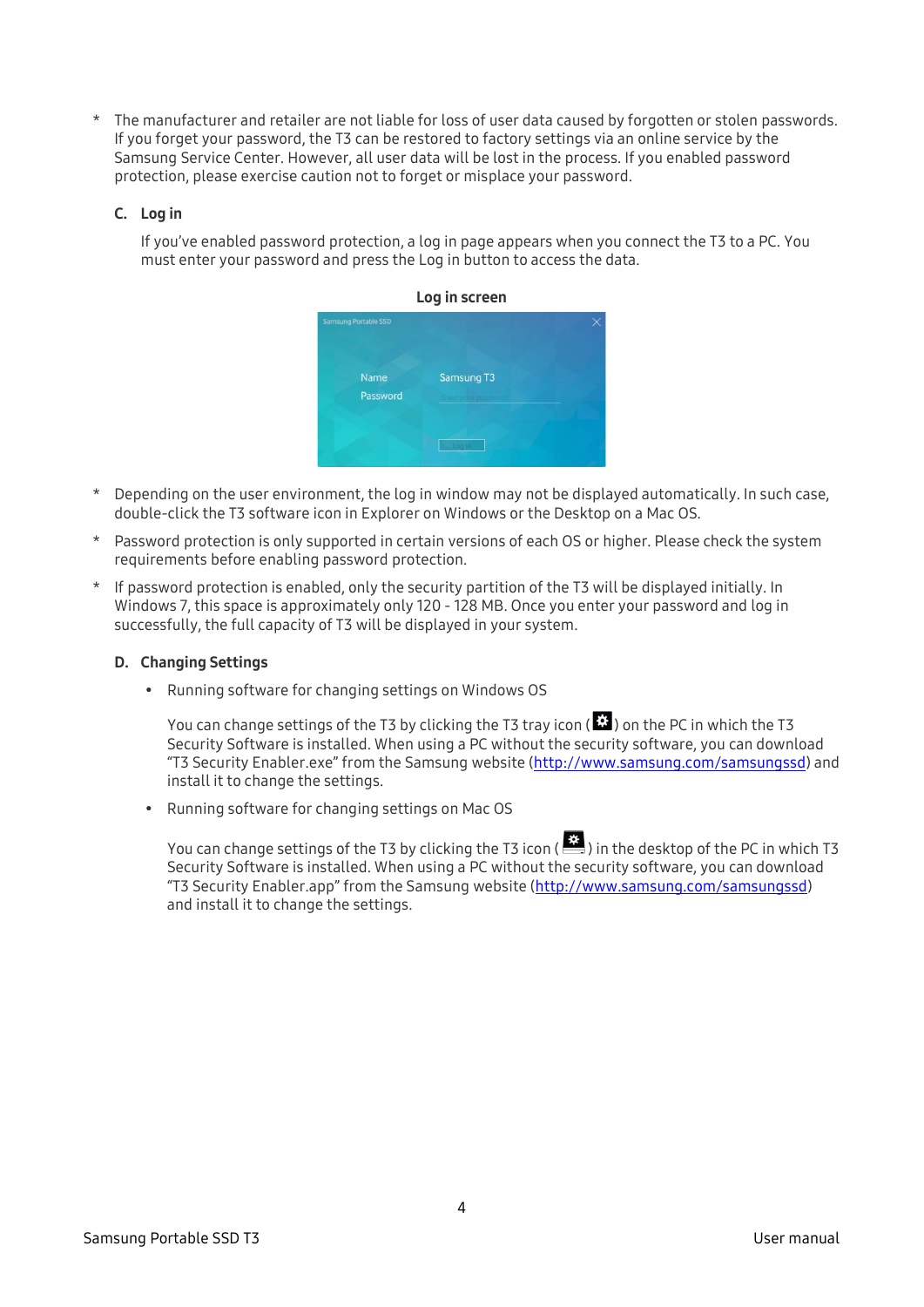- \* Description of key screens for changing settings
	- Home screen: Displays the status of the product connected. If multiple T3 units are connected, you can change settings by selecting one of the units from the home screen and entering the Profile screen.



Status of each T3 is indicated by using one of the three icons below depending on password settings.

#### T3 security status indicators on Home screen

| <b>Status</b> |          | <b>Description</b>                                                                                                                                                                            |  |
|---------------|----------|-----------------------------------------------------------------------------------------------------------------------------------------------------------------------------------------------|--|
| Unprotected   | <b>E</b> | This is when password protection is disabled. You can go to the Profile screen and<br>change settings by clicking the Settings ( $\mathcal{L}_{\bullet}^{\bullet}$ ) icon on the system tray. |  |
| Unlocked      | nî       | This is when password protection is enabled and user has logged in. You can go to<br>the Profile screen and change settings by clicking the ( $\mathbb{C}$ ) icon.                            |  |
| Locked        |          | This is when password protection is enabled, but the user has not logged in. You<br>can go to the log in screen by clicking the ( <a> (<a> <a>icon.</a></a></a>                               |  |

#### How to enter Home screen

| PC OS      | <b>Description</b>                                                                                          |
|------------|-------------------------------------------------------------------------------------------------------------|
| Windows OS | Select the T3 tray icon ( $\overrightarrow{11}$ , right-click, and select Open to enter the Home<br>screen. |
| Mac OS     | Click on the T3 icon ( $\sum$ ) on the Desktop to enter the Home screen.                                    |

– Profile screen: Shows the details of the T3 product connected. You can change its name, password and password protection status from the Profile screen. Password protection status is shown as below.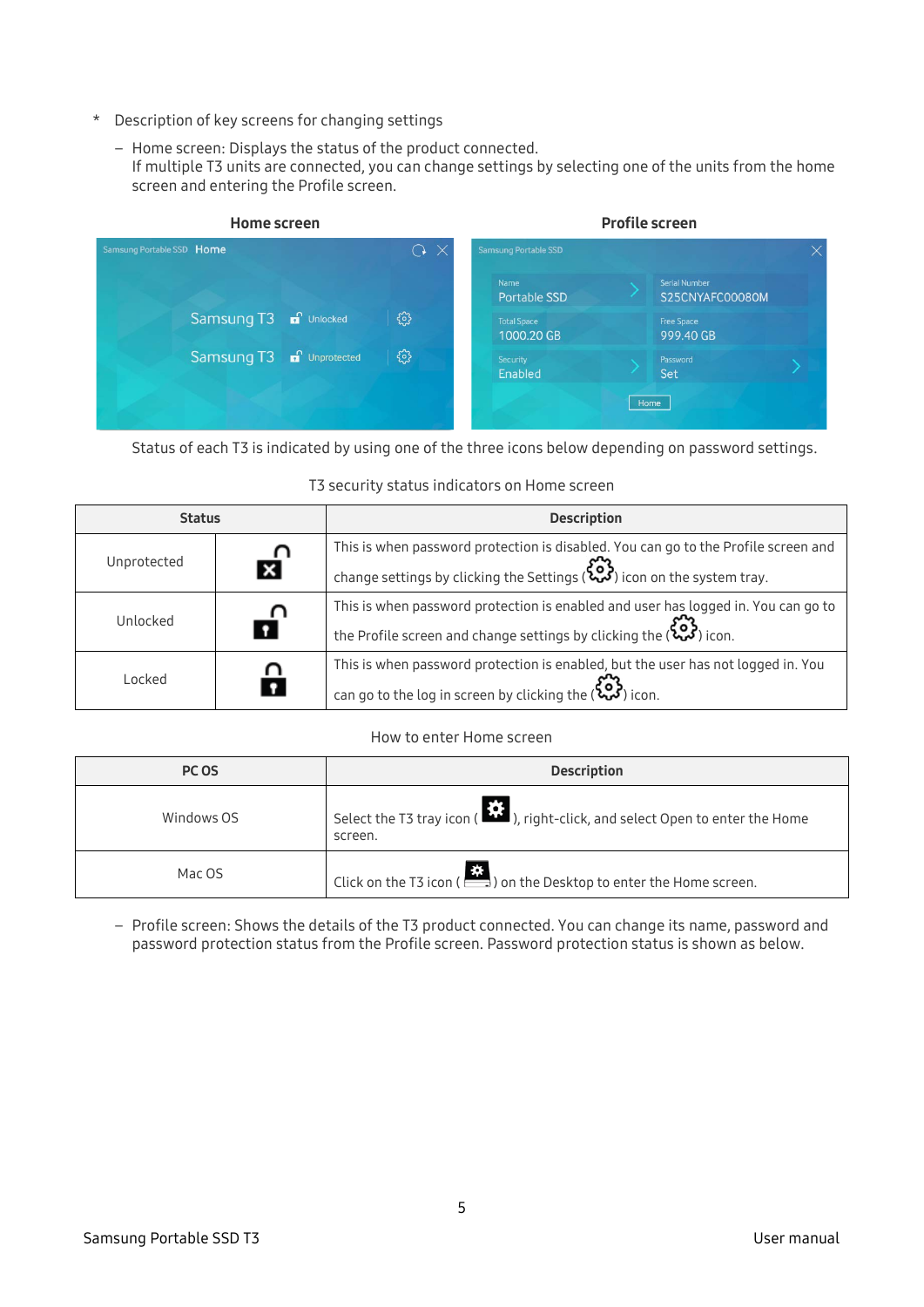#### If password has been set

| Name<br>Samsung T3                | <b>Serial Number</b><br>S25CNYAFC00080M |  |
|-----------------------------------|-----------------------------------------|--|
| <b>Total Space</b><br>1000.20 GB  | <b>Free Space</b><br>999.40 GB          |  |
| <b>Security</b><br><b>Enabled</b> | Password<br>Set                         |  |

\* If password has not been set, "Security" is displayed as "Disabled" and "Password" does not appear on the screen.

#### How to enter Profile screen

Select the T3 tray icon ( $\ddot{\ddot{\Sigma}}$ ), right-click, and select the product under the Settings menu or enter Home screen and select the T3 unit to access the Profile screen.

#### 3. Removing Safely from PC

When disconnecting T3 from your PC, please use the Safely Remove Hardware feature to protect your data and possible damages to the product.

\* Unplugging from PC without performing Safely Remove Hardware may cause data loss or damages to the product. Please be sure to use Safely Remove Hardware feature at all times. The manufacturer and retailer are not liable for loss of user data or product damages caused by user error.

#### Safely Removing Hardware by PC OS

| PC OS      | <b>Description</b>                                                                                                                                                                                                                                                                      |
|------------|-----------------------------------------------------------------------------------------------------------------------------------------------------------------------------------------------------------------------------------------------------------------------------------------|
| Windows OS | Once Safely Remove Hardware is selected from the tray, select the device you wish to<br>remove and click Eject. Once the device is removed safely, you will be notified by the OS.<br>Remove the cable after the activity indicator LED on the product turns red and then<br>turns off. |
| Mac OS     | Right-click on the T3 icon, and select Eject or drag the icon to the Trash to safely remove<br>the product. Remove the cable after the activity indicator LED on the product turns red<br>and then turns off.                                                                           |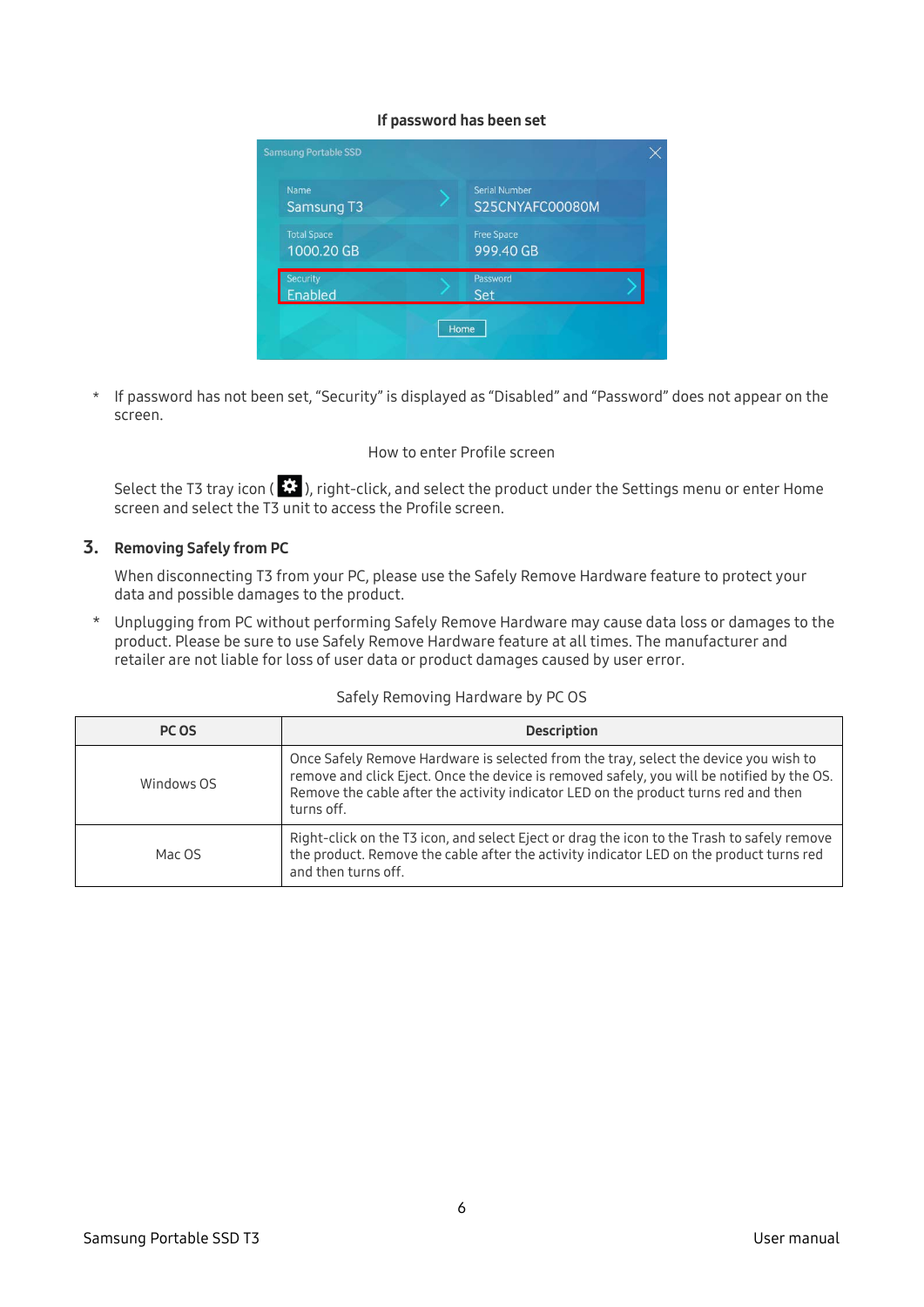### <span id="page-9-0"></span>Connecting to an Android Mobile Device

#### 1. Connecting to an Android Mobile Device (referred to as "Android device")

T3 is designed mainly to use with PC. And as Android devices use various types of USB connectors, the appropriate adaptor for each device must be purchased separately.

After purchasing the adapter, connect the T3 to the USB port of your Android device.

\* Before connecting the T3, make sure that the Android device is running KitKat (ver. 4.4) or higher. Even if the device's OS version meets requirements, there may be restrictions in using T3 depending on the system environment.

#### 2. Setting password, logging in and changing settings using an Android device

After connecting T3 to an Android device, various tasks can be performed while data is being transferred between T3 and the Android device. If you've set a password to protect sensitive data stored on the T3, you can install Samsung's "Portable SSD" app to use password security function.

#### A. Installing Samsung's "Portable SSD" Mobile App and Setting Password

Install the app by searching "Samsung Portable SSD" on Google Play. After installing the mobile app, follow the instructions on the screen to set a password.

You must agree to Terms & Conditions to set password and use the mobile app.

| Samsung Portable SSD                                                                                                                                                                                                                                                                                                      | Samsung Portable SSD                                                                          | Samsung Portable SSD                                            | T Samsung Portable SSD                                                |
|---------------------------------------------------------------------------------------------------------------------------------------------------------------------------------------------------------------------------------------------------------------------------------------------------------------------------|-----------------------------------------------------------------------------------------------|-----------------------------------------------------------------|-----------------------------------------------------------------------|
| <b>End User License Agreement</b><br>for Samsung Mobile<br><b>Application "Samsung Portable</b><br><b>SSD" Software</b><br>Please carefully read and agree to the follow<br>ing End User License Agreement ("EULA") be<br>fore using the Software. If you do not agree t<br>o the terms and conditions of this EULA, do n | <b>Welcome</b>                                                                                | Set your<br>password                                            | <b>Summary</b><br>Please review the information<br>you have entered.  |
| ot use the Software.<br>This EULA establishes your rights and obligat<br>ions regarding the "Samsung Portable SSD" s<br>oftware provided by Samsung Electronics (h<br>ereinafter referred to as "Samsung") and its u                                                                                                      | The Password Protection is simple but<br>powerful. Please press Next to set your<br>password. | Enter the password.(4~16 characters)<br>Re-enter your password. | <b>Samsung T3</b><br>Change<br><b>Name</b><br><b>Security Enabled</b> |
| pgrades/updates as well as print-outs, onlin<br>e and other electronic documents for the Sof<br>tware and the data files created during the o<br>peration of the Software (hereinafter togeth<br>er referred to as "the Software")                                                                                        | <b>Next</b>                                                                                   | <b>Next</b>                                                     | Click Finish to complete setup and begin<br>using your Samsung T3.    |
| I accept the license agreement.<br>Refuse<br>Accept                                                                                                                                                                                                                                                                       |                                                                                               |                                                                 | Finish<br><b>Start Over</b>                                           |

By default, the product is named as Samsung T3 in the software. If you wish to rename it, you can do so by selecting the Change button.

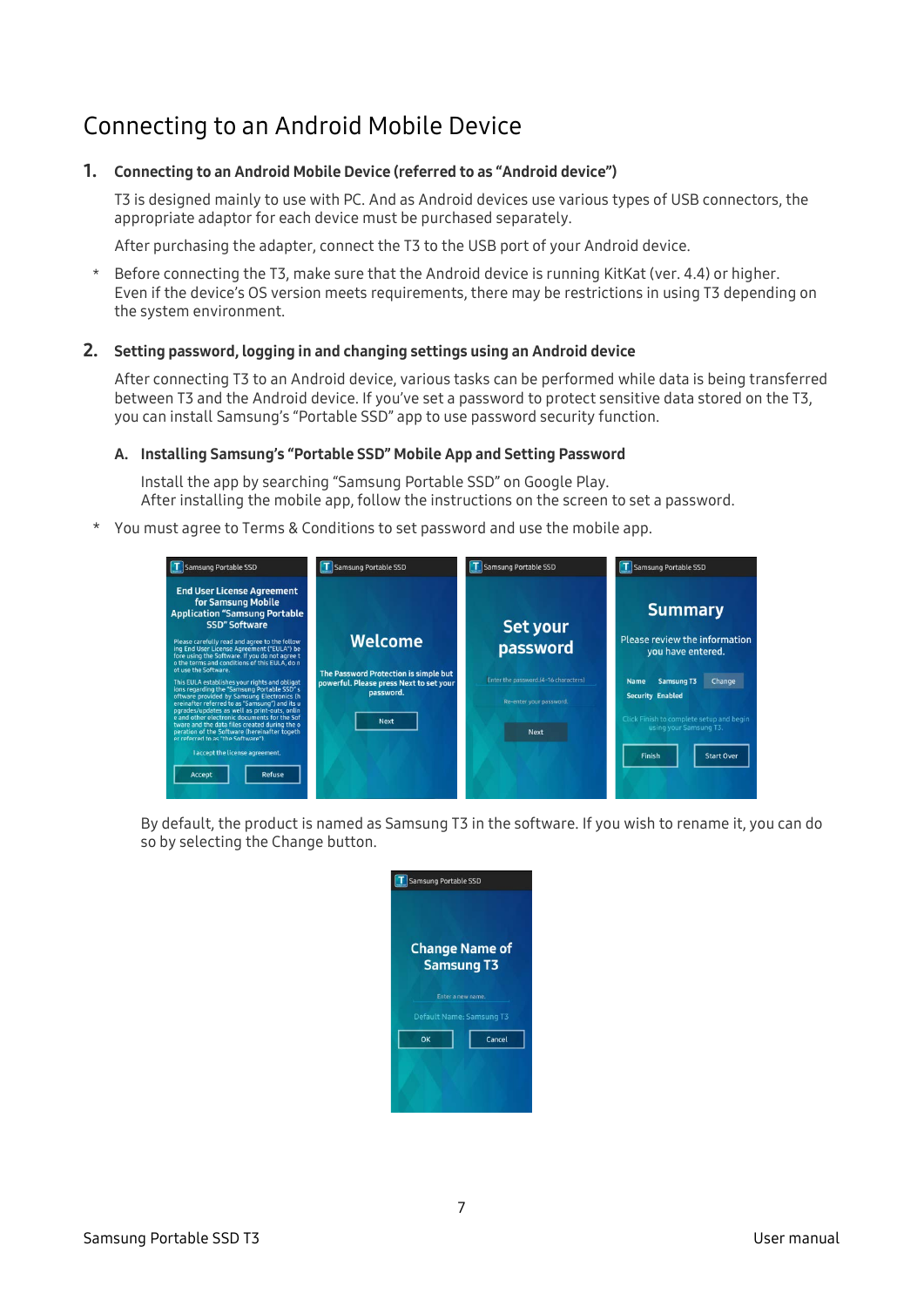After the device is renamed, a screen for selecting your preferred file manager on the Android device will be displayed for user convenience. Once you select the preferred file manager, the selected file manager will be displayed when file manager operations related to the T3 mobile app take place.



#### B. Log in

If a password has been set on the T3, the mobile app must be installed to log in. If the app is installed, the log in screen appears when T3 is connected. If the log in screen doesn't appear, open the app to display the log in screen.



#### C. Changing Settings

Renaming: Tap the ">" next to "Name" to bring up the renaming screen.

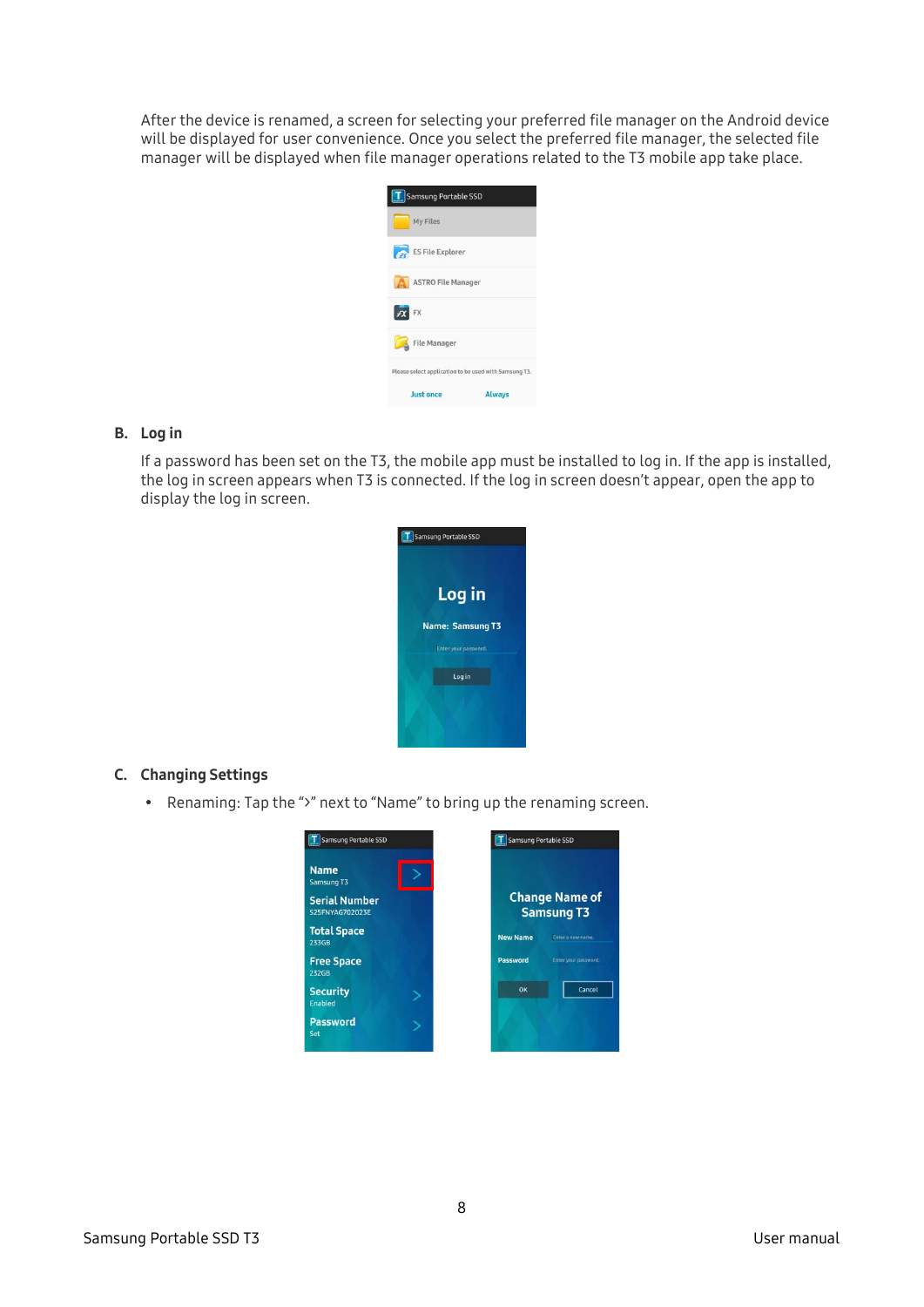Change password: Tap the ">" next to "Password" to bring up the password change screen.



Enable/disable password protection: Tap the ">" next to "Security" to bring up the settings screen.



#### 3. Removing Safely from an Android Device

In the Notification View at the top of the Android device, tap "Safely remove mass storage" to disconnect T3 from the Android device safely.

\* When disconnecting T3 from your PC, please use the safe hardware removal feature to protect your data and possible damages to the product. Even if Notification View shows that data transfer is completed, unplugging T3 from the Android device without performing safe removal may cause data loss or damages to the product. The manufacturer and retailer are not liable for loss of user data or product damages caused by user error.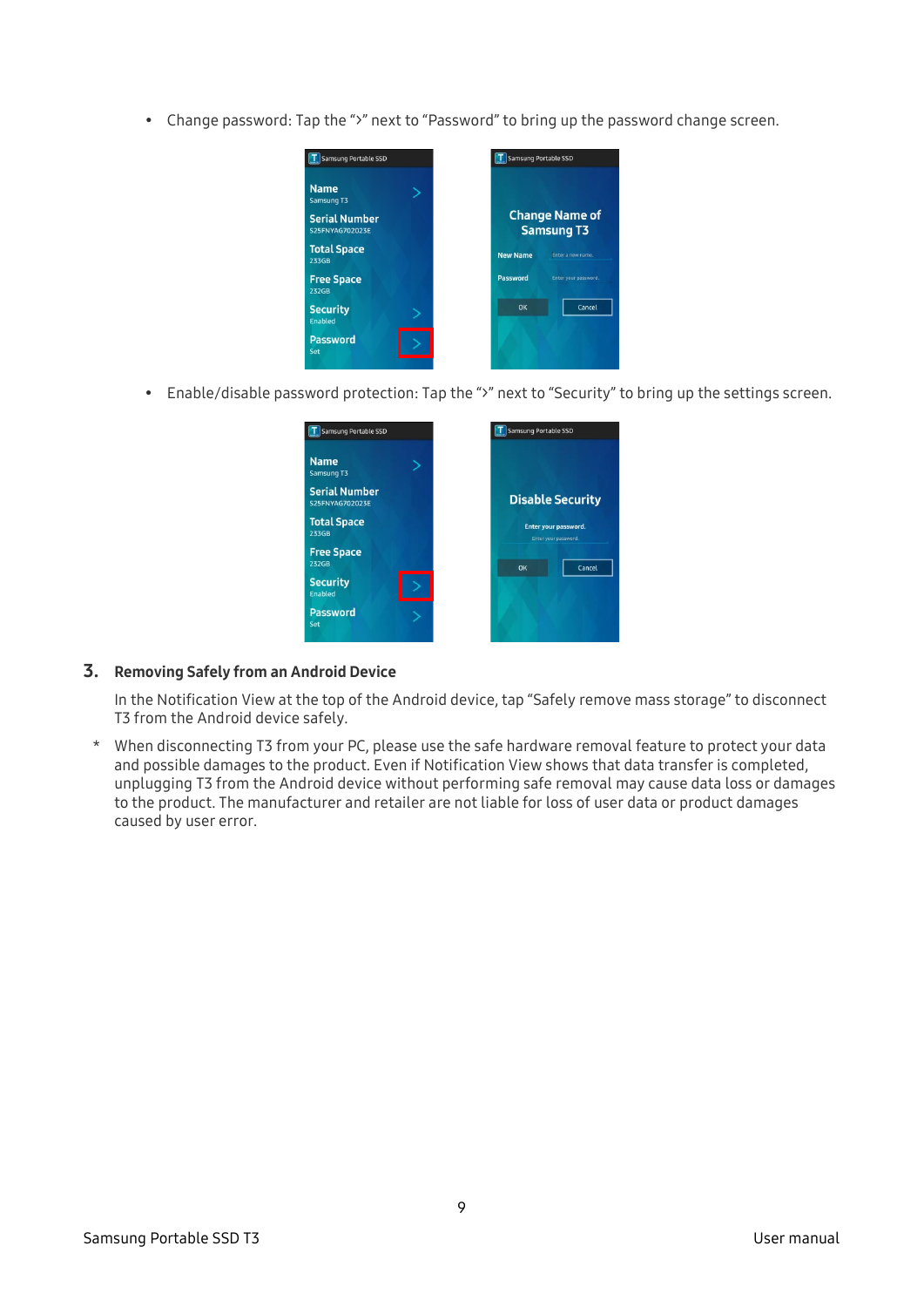# <span id="page-12-0"></span>Caution

Failure to follow cautions in each section of this manual or the following cautions may result in injury, damage to the product or data loss. Please read thoroughly before using the product.

### <span id="page-12-1"></span>Backing Up Important Data and Guarantees

Samsung Electronics does not guarantee the data stored on the T3 under any circumstances. Samsung Electronics denies any and all liabilities for psychiatric and/or physical damages or losses caused by loss or restoration of data stored on the T3. Be sure to back up important data at all times.

### <span id="page-12-2"></span>Guarantees Regarding Forgotten Passwords

Because T3 utilizes advanced encryption technologies, user data cannot be accessed if your password is forgotten. Please write down your password and store it in a safe place. If the product cannot be used due to a forgotten password, the product can be restored to factory settings via an online service by a Samsung Service Center. However, restoring the device to factory settings will result in a complete loss of all user data, in addition to resetting the password. Be sure to backup important data on regular basis.

### <span id="page-12-3"></span>Compliance to Safety Standards and Connecting to Certified Devices

This product has been designed to comply with power consumption limitations according to safety standards. Please use devices and USB ports that comply with related standards.

### <span id="page-12-4"></span>Impact

Do not allow any strong impact to the product. It may cause malfunction or data loss.

### <span id="page-12-5"></span>Disassembly, Damage, Removal

Do not disassemble the product nor damage or remove the stickers or labels on the product. If the product has been disassembled, damaged, or if the label has been removed by the user, all warranties will be void. Always contact designated Samsung Service Center for repairs.

### <span id="page-12-6"></span>Use of Genuine Accessories

Always use genuine parts and accessories provided by or certified by Samsung Electronics. The manufacturer and retailer are not liable for damages to the product or loss of user data caused by use of non-genuine parts or accessories.

### <span id="page-12-7"></span>Using the Product in Appropriate Temperature and Humidity

Use the product in appropriate environment: temperature of between 5°C - 35°C and humidity of between  $10 - 80\%$ 

### <span id="page-12-8"></span>Connecting to Devices Other Than a PC or Android Device

Please check appropriate conditions and methods in the USB connection guide of the device you wish to connect the T3 to before use. Unexpected interference may cause the T3 and the connected device to malfunction. The T3 may not be supported by your device, depending on the device's supported file format systems and various system environments. Please check the requirements of the USB mass storage supported by the device before using the T3.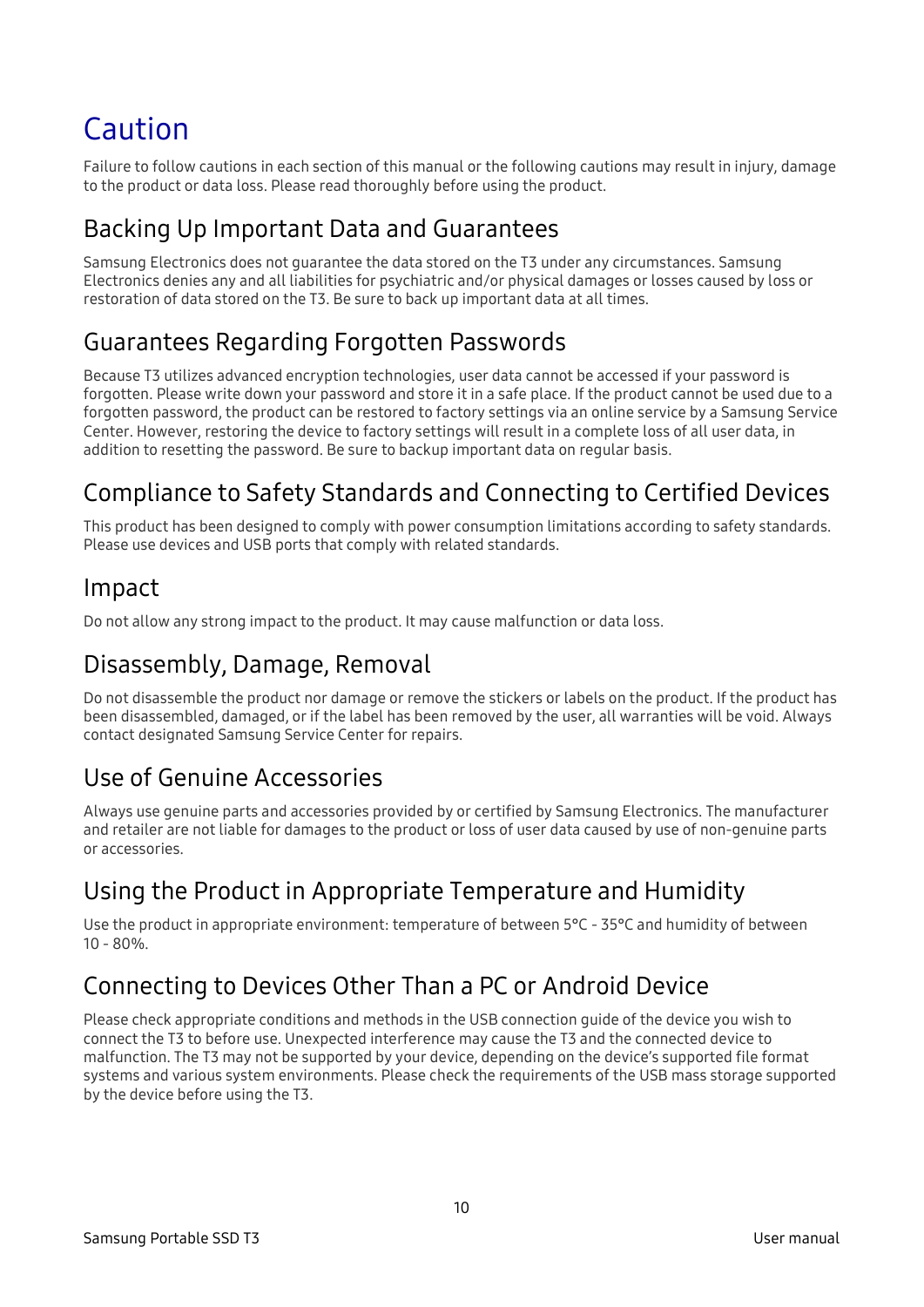### <span id="page-13-0"></span>Unplugging the Cable

Do not pull or unplug the cable using excessive force. It may cause an unstable connection or damage the connector.

### <span id="page-13-1"></span>Virus Scans and Updates

Please follow the following safety guidelines to prevention virus infections.

- Install an anti-virus program on the PC or Android device to which the T3 is connected, and perform virus scans on a regular basis.
- Always update the operating system and the anti-virus software with the latest version.
- Perform virus scans on regular basis to protect the T3 from being infected by a virus.
- After downloading files to T3, perform a virus scan before opening the file.

### <span id="page-13-2"></span>Cleaning the Product

It is recommended that you only clean the product by wiping gently with a soft cloth. Do not use water, chemical substances or detergent. They may cause discoloration or corrosion in the product's exterior, and may also cause fire or electric shock.

### <span id="page-13-3"></span>Keep Away from Children, Infants and Pets

Small parts pose risk of suffocation. Please keep the product away from children, infants or pets to prevent them from putting the product or parts in the mouth. If a child is using the product, instruct the child on using the product correctly and monitor correct usage.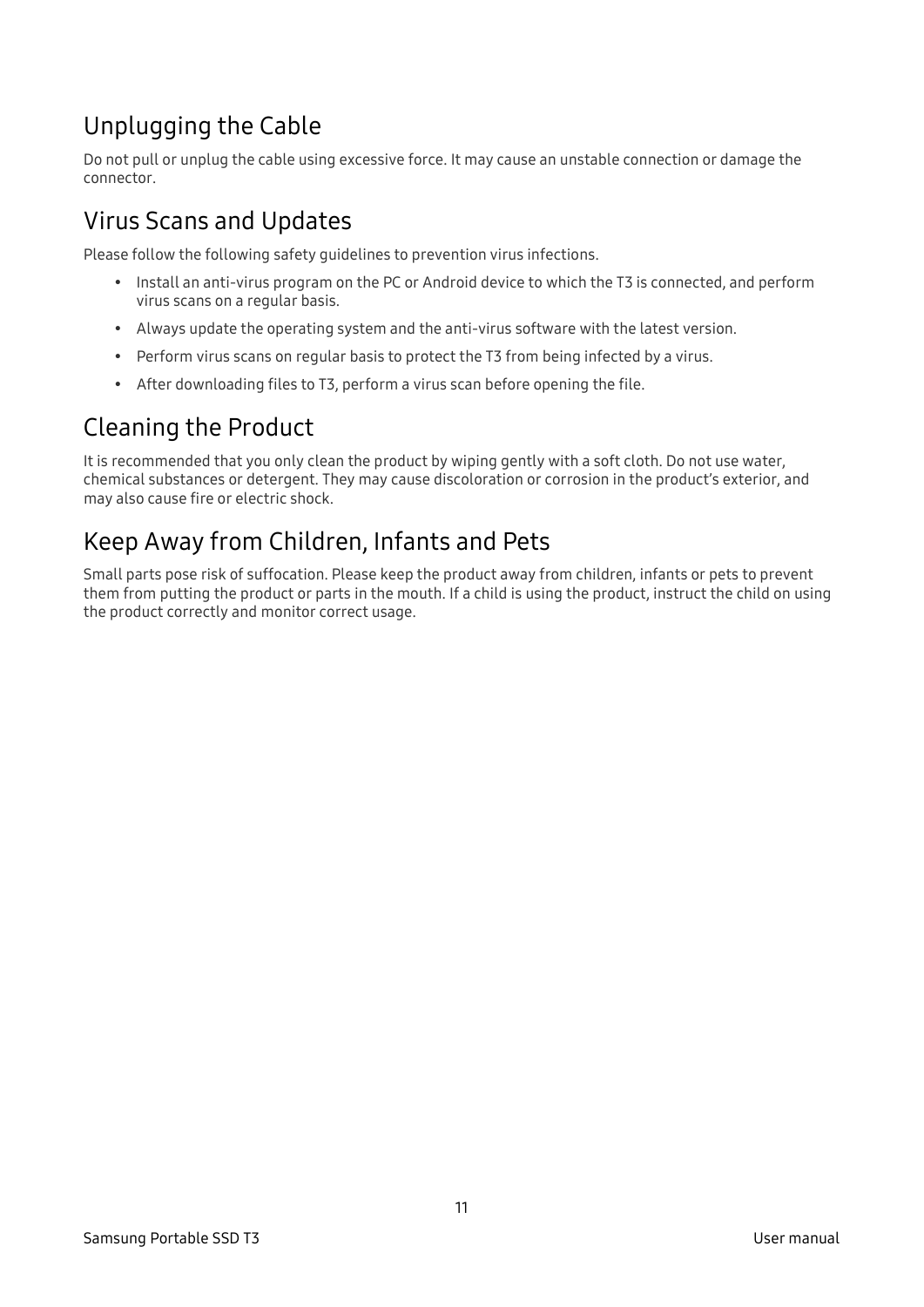# <span id="page-14-0"></span>Product Specifications and Certifications

### <span id="page-14-1"></span>Product Specifications

| <b>Model</b>                                | MU-PT250B                                                                            | MU-PT500B | MU-PT1T0B | MU-PT2T0B |
|---------------------------------------------|--------------------------------------------------------------------------------------|-----------|-----------|-----------|
| Capacity                                    | 250 GB                                                                               | 500 GB    | 1 TB      | 2 TB      |
| Interface                                   | USB 3.1 Gen 1, (5 Gbps), USB 3.0, USB 2.0                                            |           |           |           |
| Data Transfer Speed                         | Up to $450$ MB/s                                                                     |           |           |           |
| Dimensions                                  | 74 x 58 x 10.5 mm                                                                    |           |           |           |
| Weight                                      | 51 g (2 TB model)                                                                    |           |           |           |
| Recommended User's System<br>Specifications | Windows 7 or higher, Mac OS X 10.7 or higher, Android OS KitKat (ver. 4.4) or higher |           |           |           |

\* Max data transfer speed is measured based on Samsung's internal testing standards. Performance may vary depending on user's environments



### <span id="page-14-2"></span>Certifications

KC (Korea Certification)

Identification Symbol: Refer below

Name: Samsung Electronics Co., Ltd.

Manufacturer / Manufacturing Country: Samsung Electronics Co. Ltd / Republic of Korea Manufacturing Year and Month: Marked separately

Rating / Model: Refer below

Manufacturer: SAMSUNG Electronics Co. Ltd

| <b>Model</b> | Rating |       | <b>Identification Symbol</b> |
|--------------|--------|-------|------------------------------|
| MU-PT2T0B    | 5 V    | 0.7A  | MSIP-REM-SEC-MU-PT2T0B       |
| MU-PT1T0B    | 5 V    | 0.7A  | MSIP-REM-SEC-MU-PT1T0B       |
| MU-PT500B    | 5 V    | 0.7A  | MSIP-REM-SEC-MU-PT500B       |
| MU-PT250B    | 5 V    | 0.7 A | MSIP-REM-SEC-MU-PT250B       |

\* This EMC compliant (Class B) device for homes is intended for use in domestic environment, and can be used in any region.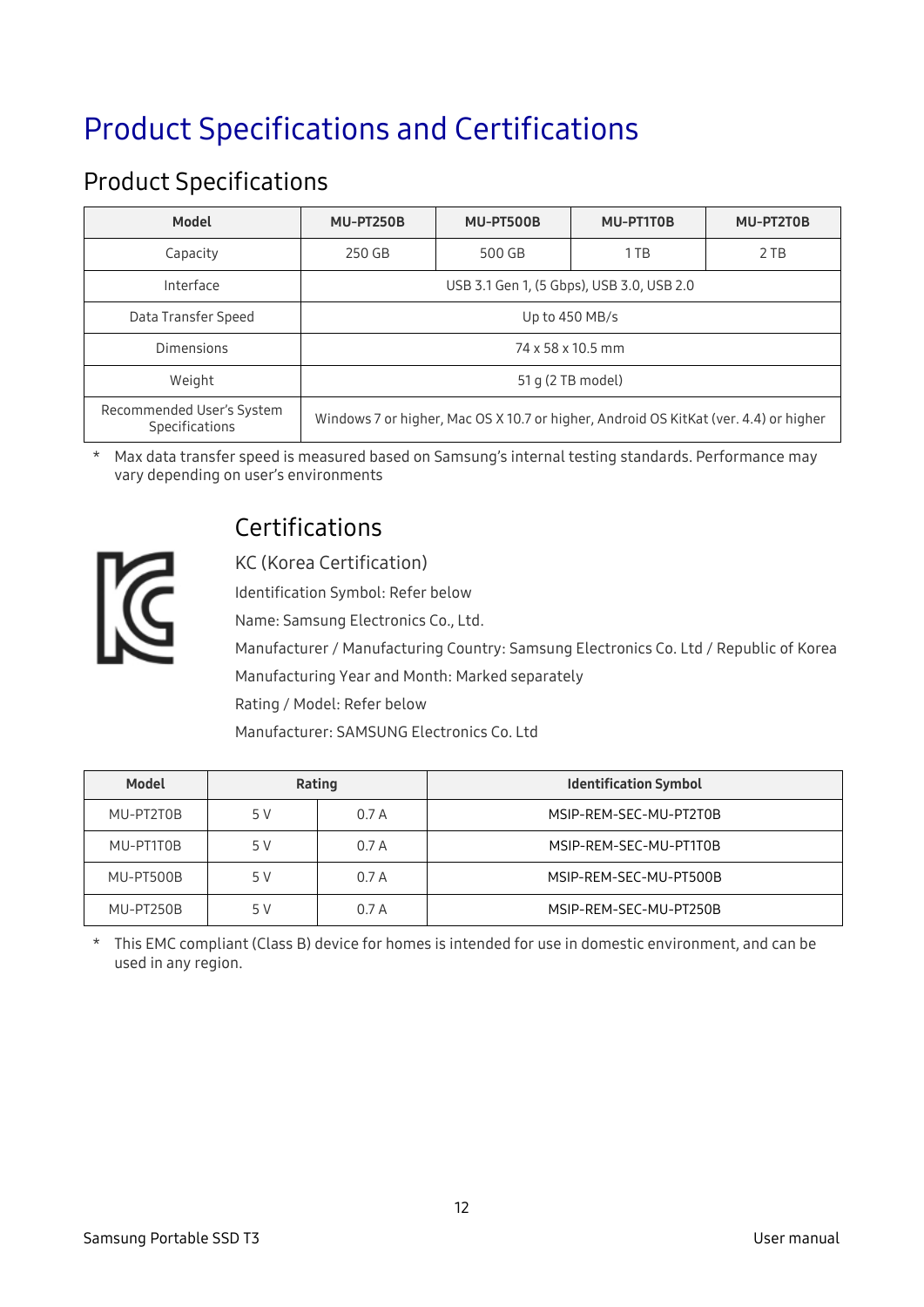### <span id="page-15-0"></span>FCC (Federal Communication Commission)

United States Federal Communication Commission (FCC) regulations

Note that any alteration or modification, not authorized expressively by the party responsible for compliance to regulations, may result in voiding the user's authority to operate the device.

This equipment has been tested and verified to comply with FCC CFR Part 15, Restrictions on Class B Digital Devices.

These restrictions are implemented to prevent the emission of harmful electronic magnetic waves when device is used in residential environments. This device generates, uses and emits radio frequency energy, and may cause harmful radio interference to wireless communications if not installed and used according to the guideline. However, it does not guarantee absence of radio interference in certain installed environments. If harmful radio interference occurs to a radio or TV reception when the device is turned on or off, the user must prevent such interference through one of the following measures.

- Adjust direction of or relocate reception antenna
- Increase distance between the device and the receiver
- Plug receiver and device on outlets on separate circuits
- Seek assistance from qualified radio/TV technicians or retailer

This device complies with Part 15 of FCC regulations.

This device

- Does not cause electromagnetic interference
- If any interference is received, including interference that may cause operational problems to the device, it may be operated on two conditions that ensure normal operation. This product was designed for indoor-use only.
- \* FCC Notice: Note that any alteration or modification, not authorized expressively by the party responsible for compliance to regulations, may result in voiding the user's authority to operate the device.

<span id="page-15-1"></span>

Manufacturer's CE certifications

This product meets mandatory requirements and other related conditions of 1999/5/EC, 2004/108/EC, 2006/95/EC, 2009/125/EC and 2011/65/EU guidelines. This product was designed for indoor-use only.